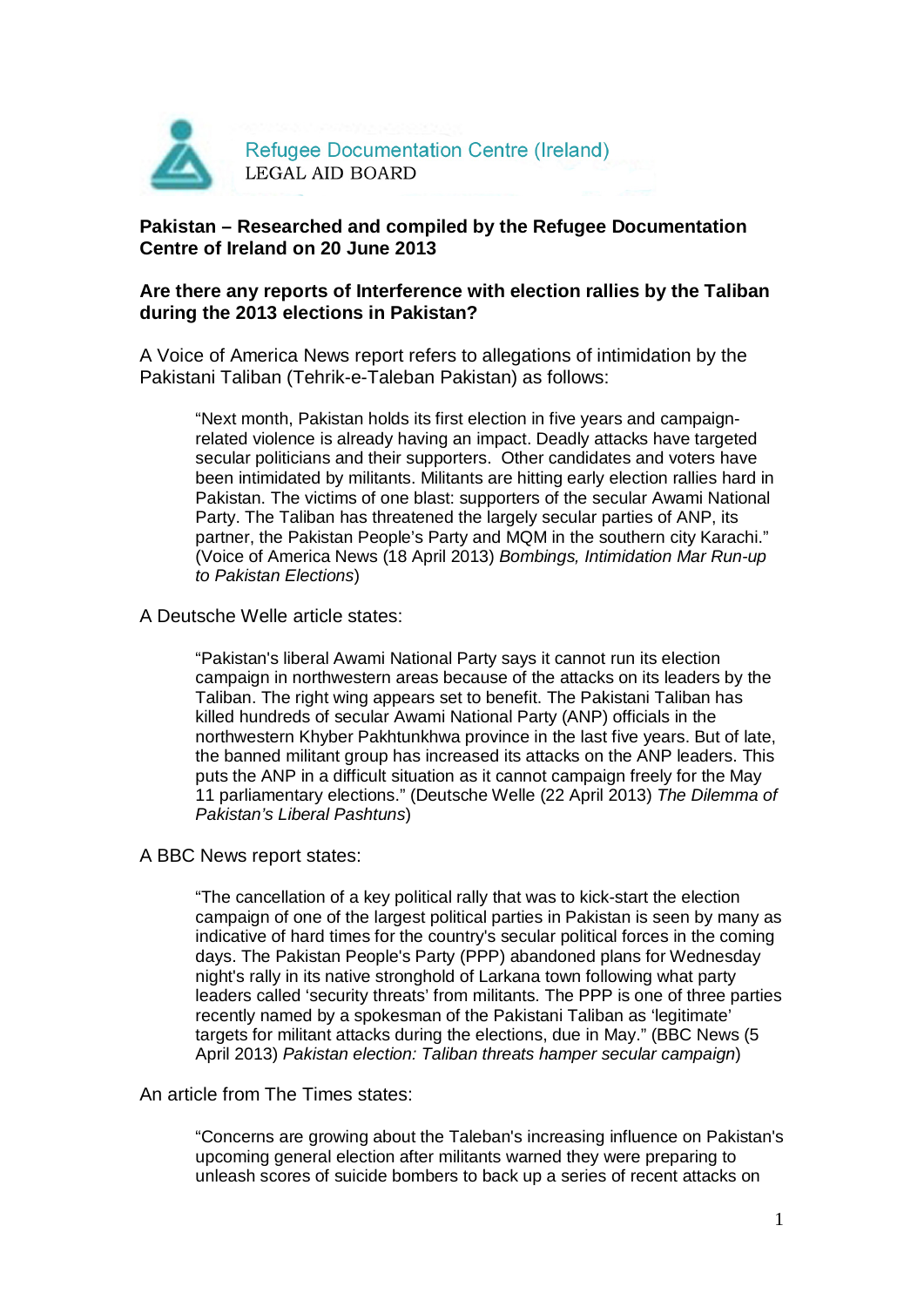candidates and activists. Among the more brazen attempts by militants to disrupt next month's poll, the first after a full term ever completed by a Pakistan president, was a car bomb close to the town of Mingora, which killed Mukaram Shah, an activist for the Awami National Party (ANP). Mingora, in the Swat Valley, was the hometown of Malala Yousafzai, the 15-year-old schoolgirl who was shot in the head last October for writing a blog promoting education for girls in the area. Following the Mingora bombing, Tehrik-e-Taleban Pakistan (TTP) boasted that it had prepared more than 100 suicide bombers to mount attacks on candidates and rallies of those parties, like the ANP, it has blacklisted." (The Times (17 April 2013) Taleban threatens to unleash bombers on Pakistan election campaign)

An Inter Press Service report states:

"TTP does not trouble to hide its hatred of the ANP, which has ruled the KP since 2008. In 2009, a major ANP operation evicted the Taliban from the Swat valley. Following the Apr. 14 assassination, militants reiterated their stern warning to osecularo parties that opposition to the Taliban will not be tolerated. All civilians have been instructed to stay away from rallies and public meetings u but the threats have fallen on deaf ears as, time and again, election hopefuls from groups like the ANP, the Pakistan PeopleAEs Party (PPP) and the Muttahida Qaumi Movement (MQM) come out into the streets, drawing crowds of hundreds, sometimes thousands, of supporters. And as the popularity of secular parties grows, so too does the wrath of the militants. On Tuesday, Apr. 16, a suicide bombing at an ANP public meeting in Peshawar killed 10 people." (Inter Press Service (17 April 2013) Pakistan: Meeting Terror with Defiance Ahead of Election)

#### A Human Rights Watch report states:

"On March 18, a spokesperson for the Tehrik-e-Taliban Pakistan (the Pakistani Taliban, TTP) declared elections part of an 'un-Islamic democratic system which only serves the interests of infidels and enemies of Islam,' and warned voters to stay away from political rallies by the major coalition partners in the outgoing government. Particularly at risk have been the Pakistan People's Party (PPP), the Muttahida Qaumi Movement (MQM), and the Awami National Party (ANP). On April 28, the TTP again declared that it 'had decided to target those secular political parties which were part of the previous coalition government.'" (Human Rights Watch (29 April 2013) Pakistan: Ensure Election Security from Taliban Attacks)

#### A BBC News report on an attack on an election meeting in Karachi

"At least 10 people have been killed in a bomb attack on an election meeting in the southern Pakistani city of Karachi. Police said a device had exploded near the office of the Awami National Party (ANP) in the western area of Mominabad. The apparent target was an ANP National Assembly candidate scheduled to address the meeting, Bashir Jan, who survived. The Taliban said it carried out the attack as part of the group's policy to target secular political parties who have spoken of fighting against it." (BBC News (26 April 2013) Bomb attack on Karachi election meeting kills 10)

A Los Angeles Times report on an attack on the Jamiat Ulema-e-Islam party states: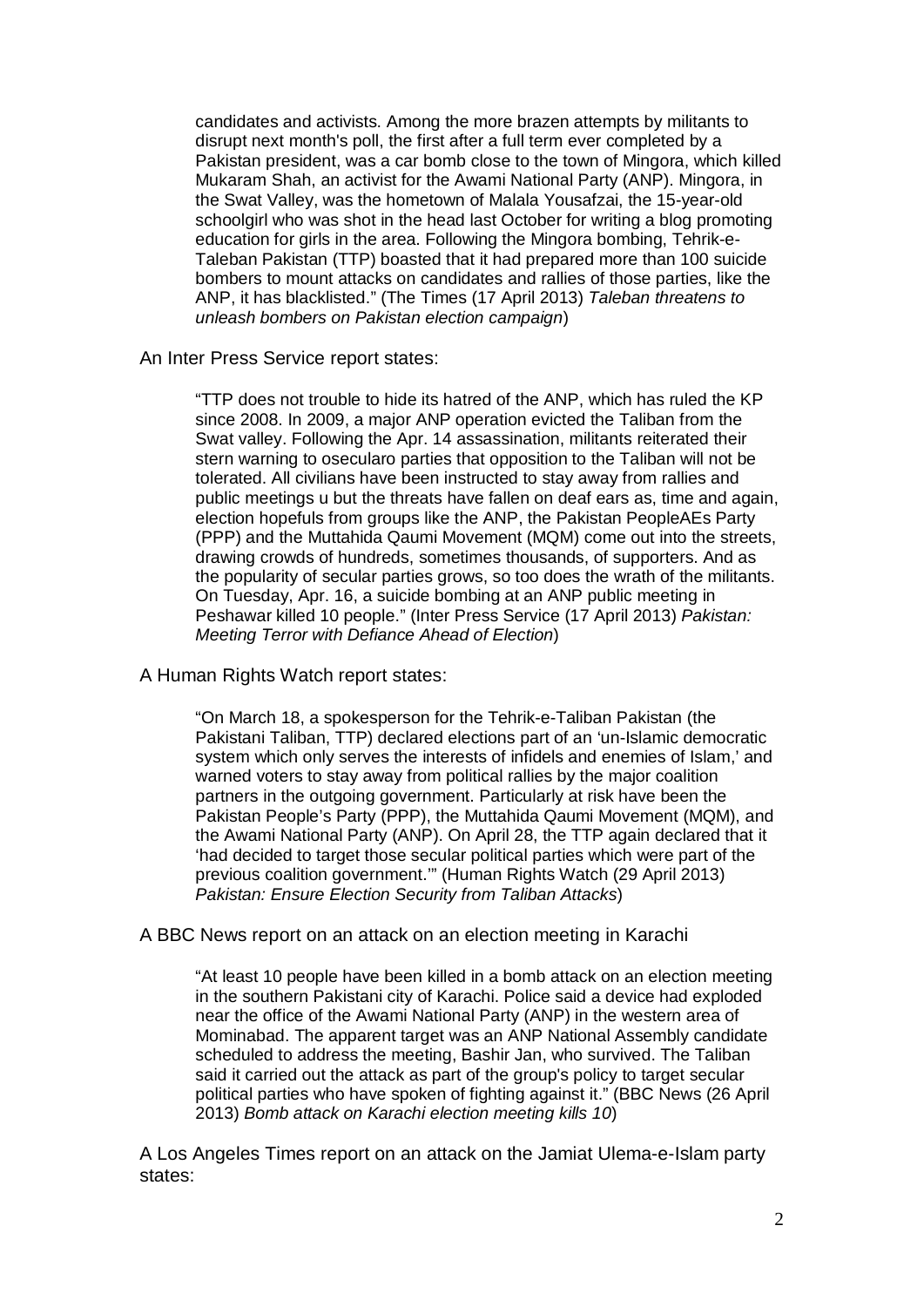"A bomb blast tore through a political rally held by an Islamist party in northwest Pakistan on Monday. The attack, claimed by the Pakistani Taliban, killed 16 people and underscored an increase in violence ahead of a key election set for Saturday. The explosion, at a rally held in the village of Sewak in the Kurram tribal area, was the latest attack on candidates, political offices and election-related events as the historic vote for a new government approaches. Much of the violence is believed to have been carried out by the Taliban against three liberal and secular parties, but Monday's blast targeted a gathering of the Jamiat Ulema-e-Islam party, which generally has a more favorable relationship with the militant group. The bomb, which was apparently planted near the main stage of the rally, killed 16 and left 44 wounded, said Umar Khan, a doctor at the nearby Sada hospital where many of the wounded were initially taken." (Los Angeles Times (6 May 2013) At least 16 killed in bombing at Pakistan election rally)

A Voice of America News report on this incident states:

"A powerful bomb has ripped through an election rally in Pakistan, killing at least 20 people and wounding dozens more. Taliban extremists have claimed responsibility. Militants have stepped up attacks on election-related events as the country prepares to hold national polls on May 11. Local officials told reporters the deadly suicide attack occurred in the northwestern Kurram tribal district and it targeted a campaign rally of a religious party known as Jamiat Ulema-e-Islam (JUI-F)." (Voice of America News (6 May 2013) Bomb at Pakistan Islamist Party Rally Kills 20)

See also Agence France Presse report which states:

"A bomb tore through a political rally in Pakistan Monday, killing 18 people and wounding 55 in the most deadly attack so far during the campaign for historic elections at the weekend. The Pakistani Taliban claimed responsibility, saying the target had been a lawmaker elected as an independent but allied to the outgoing government. Officials said the lawmaker escaped unhurt. Monday's bombing brings to 87 the number of people killed in attacks on politicians and political parties since April 11, according to an AFP tally." (Agence France Presse (6 May 2013) Taliban bomb)

An Inter Press Service report published on the day of the elections states:

"Today marks the first democratic elections held here since 1962, but Pakistanis have not had much cause to celebrate. The weeks leading up to Election Day have seen much blood spilled: as campaigning came to a grinding halt on May 9, 48 hours before the polling stations opened, the death toll stood at 121, including candidates, with 496 injured. Most of the attacks were carried out by the Taliban, which had issued numerous warnings to avowedly secular parties like the MQM, the Pakhtun-dominated ANP and the Pakistan People's Party (PPP) to put a stop to their campaigning. The militants issued an official communiqué on May 1, signed by Pakistani Taliban leader Hakimullah Mehsud, instructing members to carry out suicide bomb attacks across the country on Saturday. 'We don't accept the system of infidels, which is called democracy,' the letter said." (Inter Press Service (11 May 2013) The Bloody Road to the Ballot Box)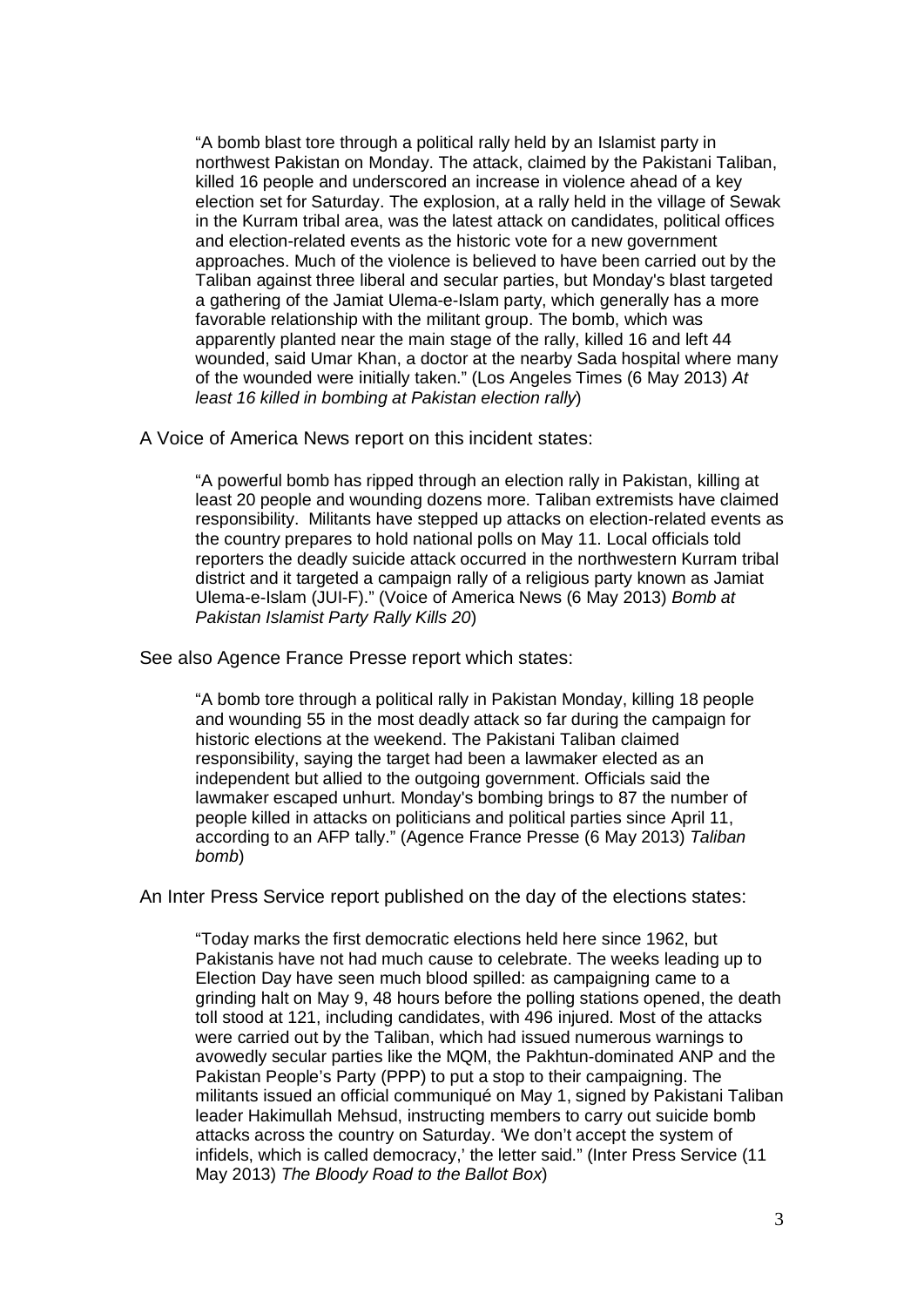This report refers to ANP losses as follows:

"The ANP has borne the brunt of the Taliban's wrath. Senator Shahi Syed informed IPS that in Karachi alone the party has 'lost over 35 office-bearers in the last six months.' A ghastly sense of déjà-vu has accompanied their election campaign, which has largely consisted of picking up the dead, marching in funeral processions or rushing the wounded to hospitals, according to ANP Leader Asfandyar Wali Khan." (ibid)

An Agence France Presse report states:

"Pakistanis queued up to vote in landmark elections across the country on Saturday, defying deadly Taliban attacks to take part in an historic democratic transition for the nuclear-armed state. A bomb attack claimed by the Taliban killed 11 people and wounded around 40 others in Karachi..." (Agence France Presse (11 May 2013) Pakistan votes in landmark polls as bomb kills 11)

A BBC News report on election day violence states:

"The Pakistani Taliban have threatened to carry out suicide attacks. About two hours after polling started, a bomb attack was reported in Karachi, apparently targeting an Awami National Party (ANP) candidate outside the party's political office. Eleven people were killed and more than 40 others were wounded, police told BBC News. Local ANP candidate Amanullah Mahsud was injured but not seriously. The attack happened in the Landhi district of Karachi, which known for Taliban activity. Another ANP candidate and his son were shot dead close to the area last week. Sporadic violence linked to the election was reported in several other areas of the country." (BBC News (11 May 2013) Landmark Pakistan election marred by Karachi unrest)

An Amnesty International report on violence during the May 2013 elections states:

"But the campaigning period, from March this year when elections were announced to election day on 11 May, was marred by political violence across Pakistan. More than 150 people were victims of apparently politically motivated killings, including up to 64 people killed on election day alone. The Awami National Party (ANP), Muttahida Qaumi Movement (MQM) and the Pakistan Peoples Party (PPP) faced the largest number of attacks. However, members of Pakistan's other major political parties and some independent candidates were also attacked. While the Pakistani Taliban have claimed responsibility for more attacks than any other group, some of those believed responsible for election-related violence actually belong to some of the political parties which came under attack." (Amnesty International (5 June 2013) Pakistan's new leaders must not allow Taliban peace deal to trump human rights)

A Radio Free Europe/Radio Liberty report states:

"Islamic militants left their bloody mark on the elections through numerous bombings and assassinations intended to keep secular parties from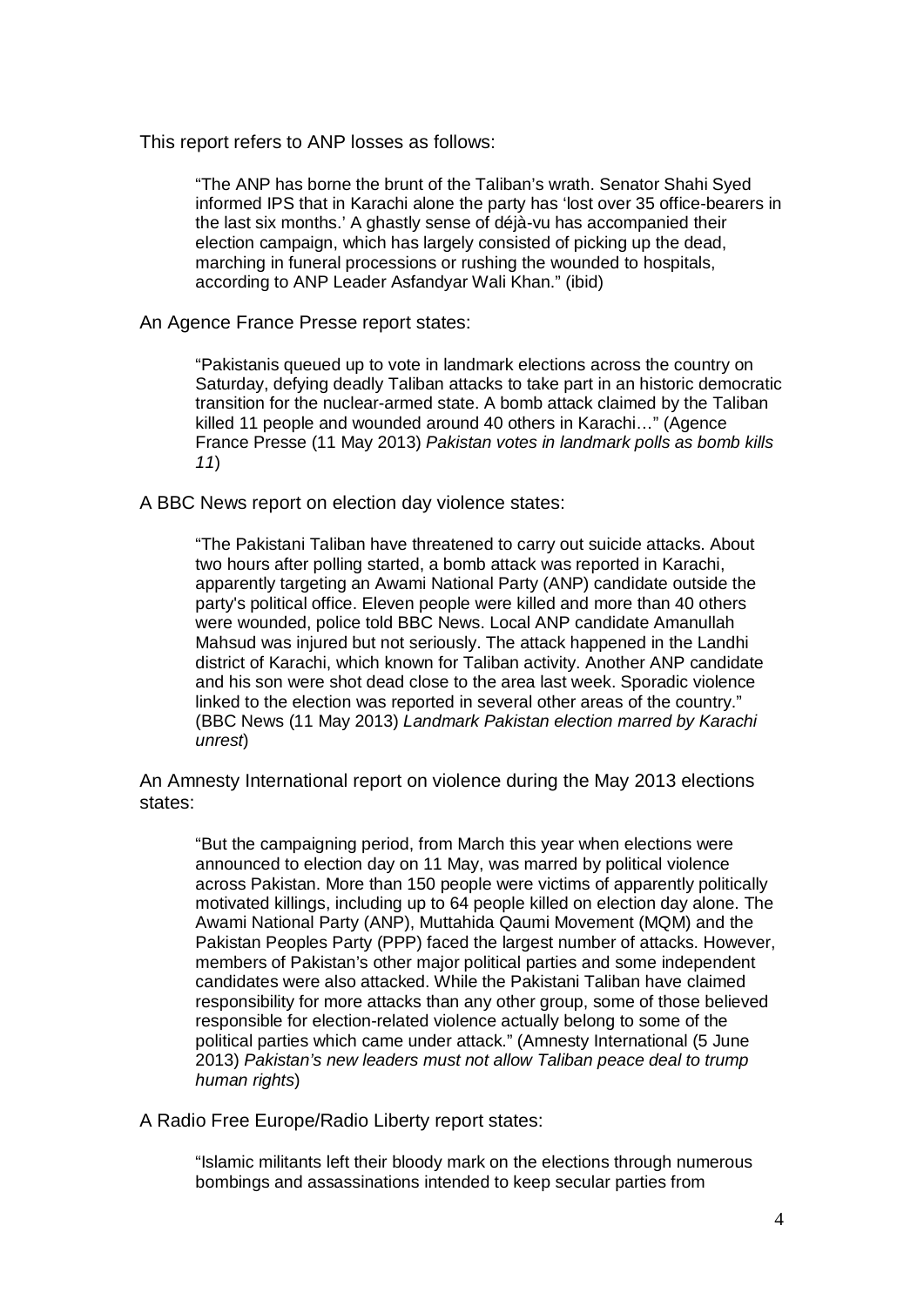campaigning. More than 100 people, including three election candidates, were killed in the violence credited mostly to the Tehrik-e Taliban Pakistan." (Radio Free Europe/Radio Liberty (10 May 2013) Pakistani Campaign Rhetoric More Bark Than Bite?)

This response was prepared after researching publicly accessible information currently available to the Research and Information Unit within time constraints. This response is not and does not purport to be conclusive as to the merit of any particular claim to refugee status or asylum. Please read in full all documents referred to.

# **References:**

Agence France Presse (11 May 2013) Pakistan votes in landmark polls as bomb kills 11 http://reliefweb.int/sites/reliefweb.int/files/reliefweb\_pdf/node-575370.pdf (Accessed 20 June 2013)

Agence France Presse (6 May 2013) Taliban bomb http://reliefweb.int/sites/reliefweb.int/files/reliefweb\_pdf/node-573978.pdf (Accessed 20 June 2013)

Amnesty International (5 June 2013) Pakistan's new leaders must not allow Taliban peace deal to trump human rights http://www.amnesty.org/en/news/pakistan-s-new-leaders-must-not-allowtaleban-peace-deal-trump-human-rights-2013-06-05 (Accessed 20 June 2013)

BBC News (11 May 2013) Landmark Pakistan election marred by Karachi unrest http://www.bbc.co.uk/news/world-asia-22495034?print=true (Accessed 20 June 2013)

BBC News (26 April 2013) Bomb attack on Karachi election meeting kills 10 http://www.bbc.co.uk/news/world-asia-22319575?print=true (Accessed 20 June 2013)

BBC News (5 April 2013) Pakistan election: Taliban threats hamper secular campaign http://www.bbc.co.uk/news/world-asia-22022951?print=true (Accessed 20 June 2013)

Deutsche Welle (22 April 2013) The Dilemma of Pakistan's Liberal Pashtuns http://www.dw.de/the-dilemma-of-pakistans-liberal-pashtuns/a-16762303 (Accessed 20 June 2013)

Human Rights Watch (29 April 2013) Pakistan: Ensure Election Security from Taliban Attacks http://www.hrw.org/print/news/2013/04/29/pakistan-ensure-election-security-

taliban-attacks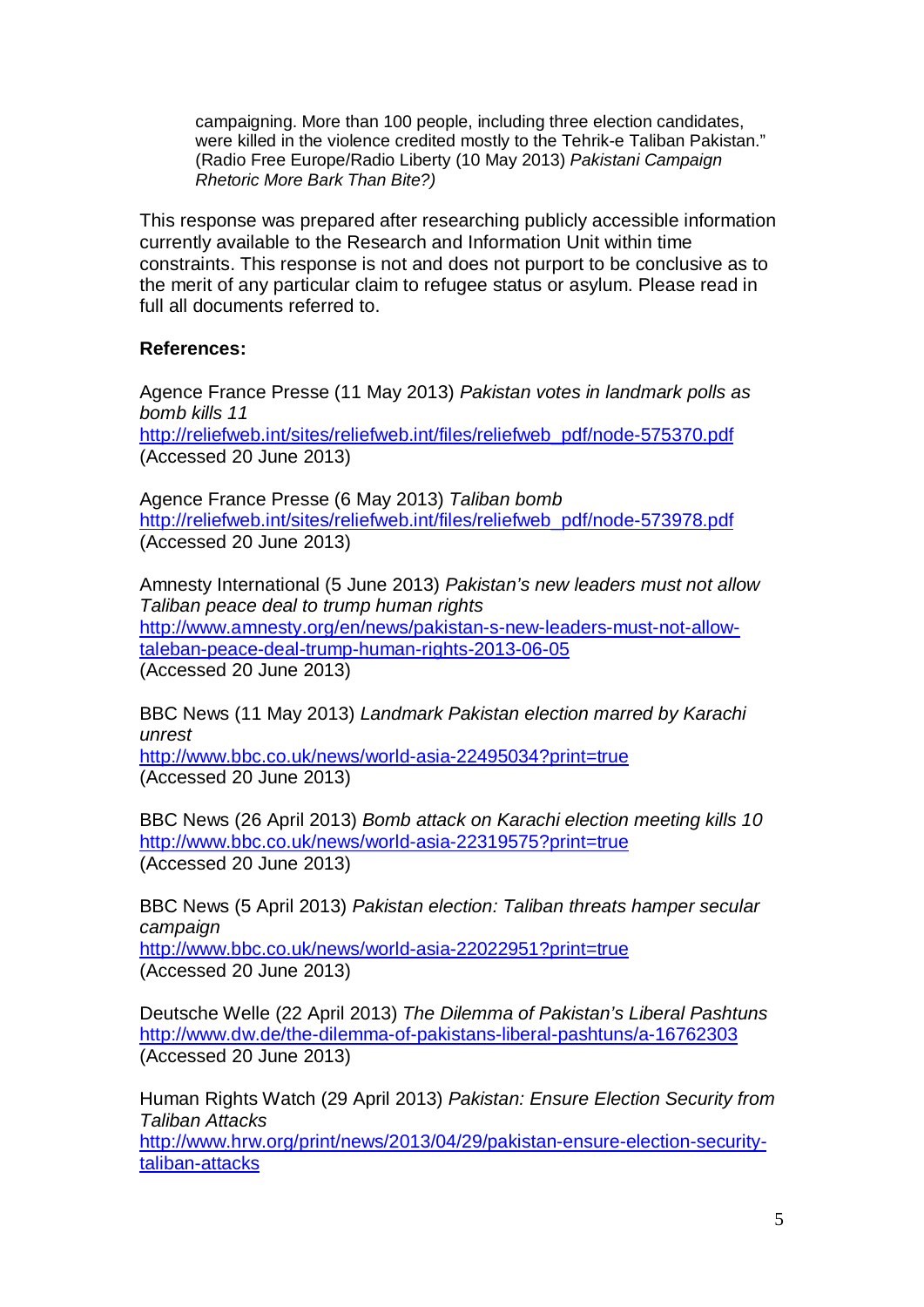(Accessed 20 June 2013)

Inter Press Service (11 May 2013) The Bloody Road to the Ballot Box http://www.ipsnews.net/2013/05/the-bloody-road-to-the-ballot-box/ (Accessed 20 June 2013)

Inter Press Service (17 April 2013) Pakistan: Meeting Terror with Defiance Ahead of Election http://www.lexisnexis.com (Accessed 20 June 2013) This is a subscription database

Los Angeles Times (6 May 2013) At least 16 killed in bombing at Pakistan election rally http://www.latimes.com/news/world/worldnow/la-fg-wn-pakistan-election-rallybombing-20130506,0,1485216,print.story (Accessed 20 June 2013)

Radio Free Europe/Radio Liberty (10 May 2013) Pakistani Campaign Rhetoric More Bark Than Bite? http://www.rferl.org/articleprintview/24982404.html (Accessed 20 June 2013)

The Times (17 April 2013) Taleban threatens to unleash bombers on Pakistan election campaign http://www.lexisnexis.com (Accessed 20 June 2013) This is a subscription database

Voice of America News (6 May 2013) Bomb at Pakistan Islamist Party Rally Kills 20 http://www.voanews.com/articleprintview/1655226.html (Accessed 20 June 2013)

Voice of America News (18 April 2013) Bombings, Intimidation Mar Run-up to Pakistan Elections http://www.voanews.com/articleprintview/1644395.html (Accessed 20 June 2013)

### **Sources Consulted:**

Amnesty International BBC News Electronic Immigration Network European Country of Origin Information Network Google Human Rights Watch International Crisis Group Inter Press Service Lexis Nexis